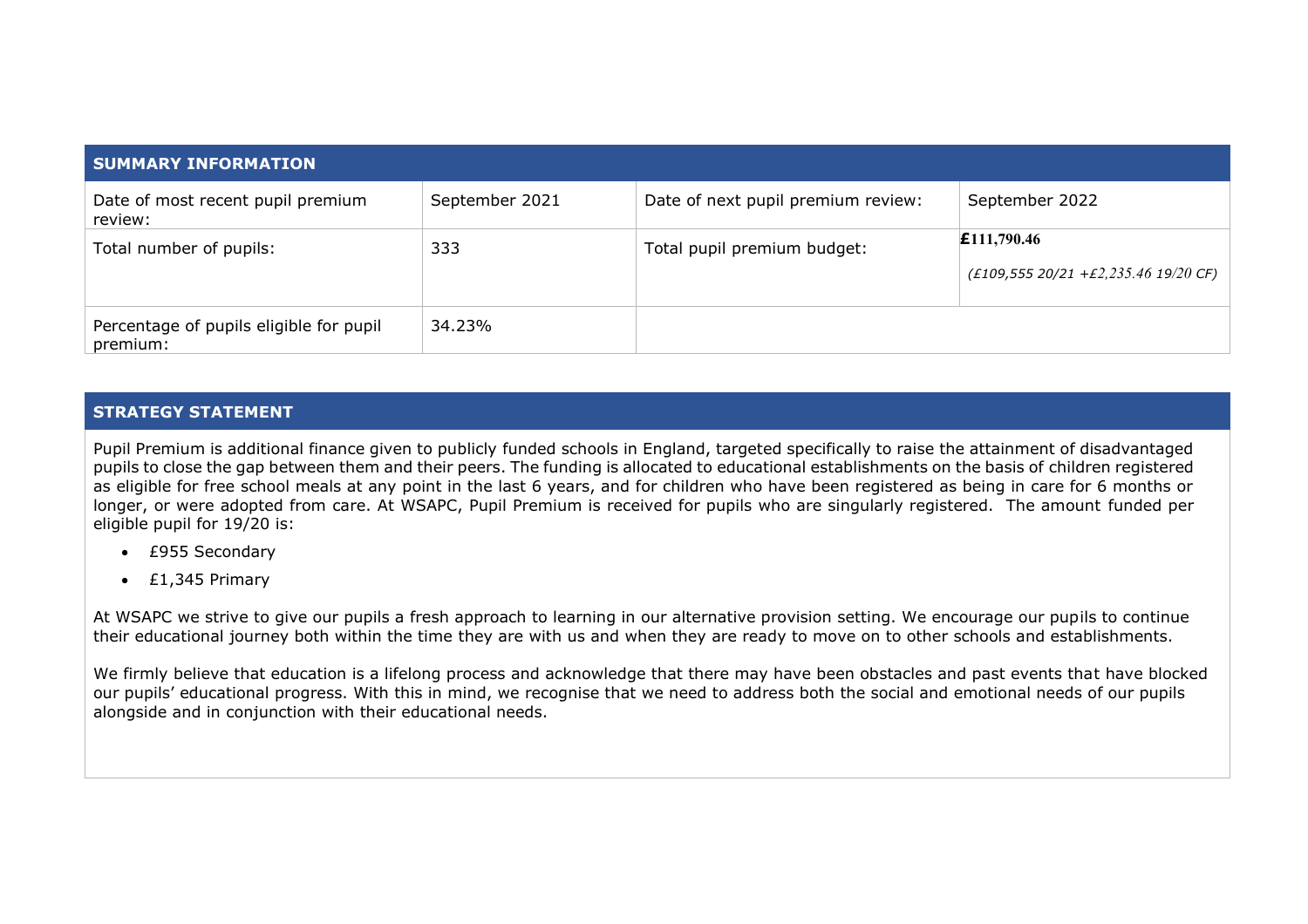## **ASSESSMENT INFORMATION**

All pupils are assessed on entry by SENCO/HLTA providing reading, writing, Spelling ages and PASS scores. Teachers submit Teacher Assessed pupil targets based on baseline information and class assessments. Targets:

- Primary pupils are given a teacher assessed target against age expectations, evidenced through in class performance.
- Key Stage 2 validated scores generate the pupil's GCSE pathway and 'where they were going' target.
- Teachers generate the pupil's WSAPC GCSE Target, 'Where they are heading now'.

Assessment:

Three assessment weeks are built into the school calendar. Pupils will be assessed as being:

- Above Target (exceeding expectation)
- On+ (Making Good Progress)
- On (Making satisfactory progress)
- Below (Making unsatisfactory progress)

#### Pupil Premium data review

Pupil numbers in Primary provision are low and PP numbers represent approximately a third of this cohort. PP numbers are significantly higher in Secondary provision in comparison to their Non PP peers. Academic:

**Key Stage 1**:

**Reading**: All of the KS1 cohort were on track to meet their reading targets, outperforming their non PP peers.

**Writing**: All pupils made the expected progress or better against their targets, in line their Non PP peers.

**Spoken**: All PP pupils made the expected progress or better against their targets, in line with their PP peers.

**Maths**: All of the KS1 cohort were on track to meet their reading targets, in line with their non PP peers.

**Science**: The majority of pupils made the expected progress or better against their targets, in line with their Non PP peers.

## **Key Stage 2** :

**Reading**: The majority of pupils made expected progress or better against their targets, outperforming their Non PP peers.

**Writing**: The majority of pupils made expected progress or better against their targets, outperforming their Non PP peers.

**Spoken**: The majority of pupils made expected progress or better against their targets, outperforming their Non PP peers.

**Maths**: The majority of pupils made expected progress or better against their targets, with their Non PP peers making better progress.

**Science**: The majority of pupils made expected progress or better against their targets, outperforming their Non PP peers.

PP boys performed better than their Non PP peers in all areas with the exception of English Spoken and Maths. PP girls performed in line with their Non PP peers, or better.

#### **Key Stage 3 and 4:**

**English**: Key stage 3 and 4 pupils demonstrated lower performance who sit just below their Non PP peers in this area.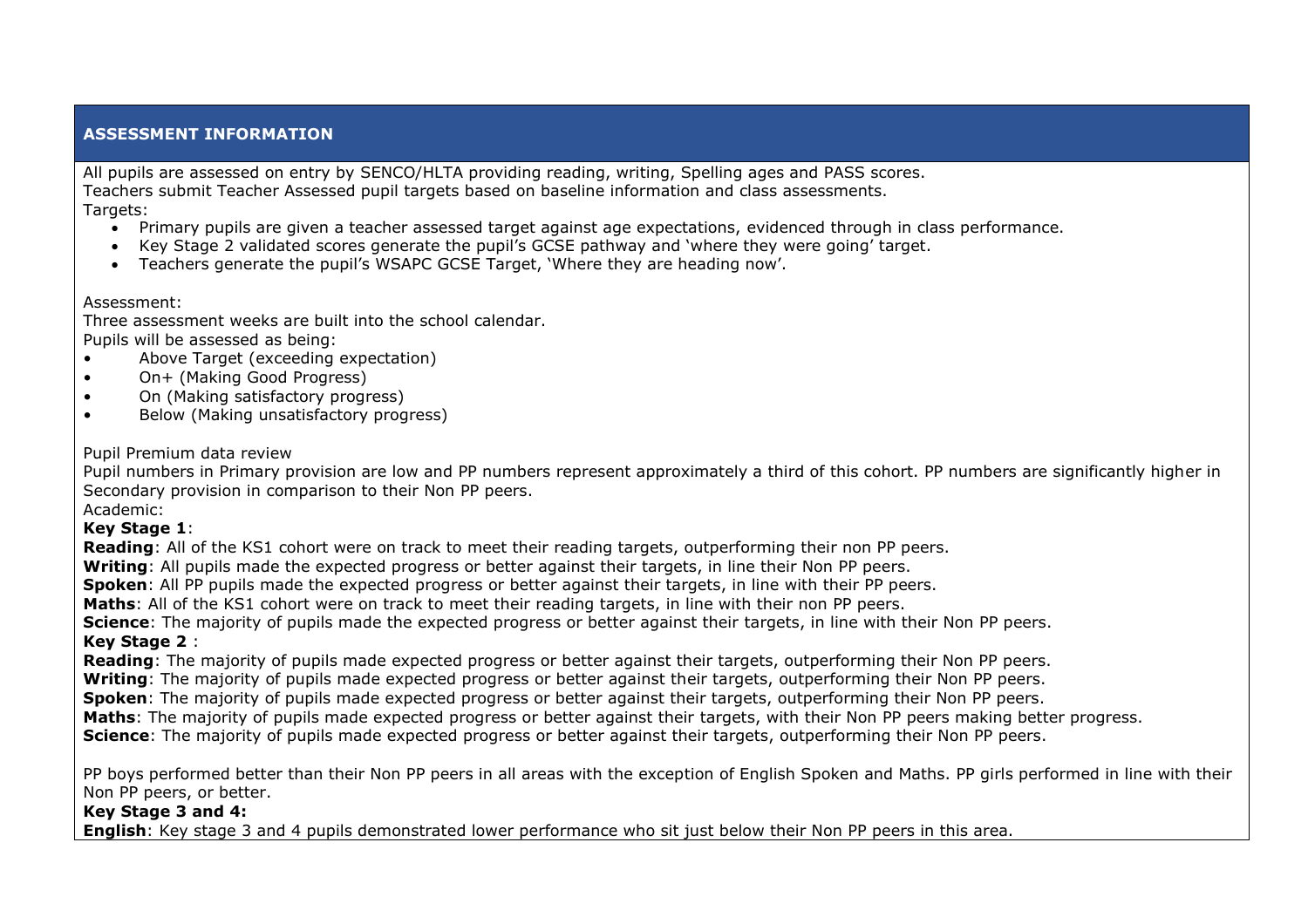**Maths**: Follows the trend in Key stages 3 and 4, showing slightly lower performance than their peers.

PP boys and girls made similar progress against their targets; Non PP peers made slightly better progress overall in both subject areas.

The **attendance** of PP pupils sat below the average attendance of their Non PP peers, particularly for boys, where there were significantly higher numbers compared to their Non PP peers. The attendance of PP girls stayed in line with their Non PP peers, and was higher for two half terms. The data for **FTE** shows that PP pupils were more likely to receive one than their peers, representing a range of 10% to 21% of the total FTEs (Non PP sits in a range of 4.3% to 18%) . However, the PP cohort represents a range of 56% to 62% of the whole school pupil cohort leading to an expectation of higher numbers from this group of learners.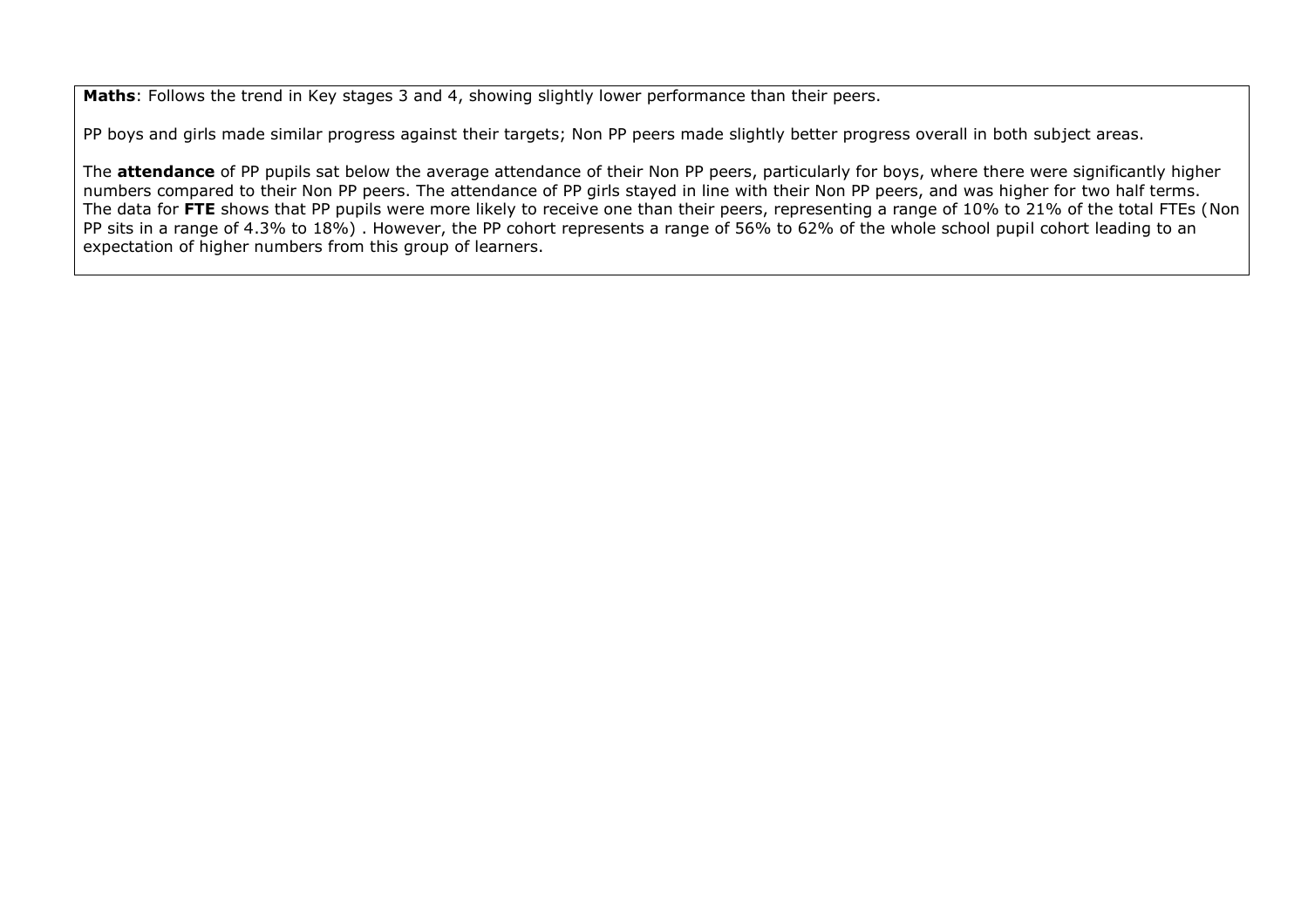## **Barriers to learning**

## **BARRIERS TO FUTURE ATTAINMENT**

#### **Academic and External barriers:**

- A. Erratic attendance due to changing or challenging home circumstances.
- B. Low levels of literacy and numeracy preventing access to the curriculum
- C. Multiple moves to education settings
- D. SEMH needs of the pupil.
- E. Poor behaviour in classes.
- F. Pupils not having enough teacher intervention.
- G. Crime/exploitation outside of school.
- H. Pupils not having enough confidence.
- I. Pupils not having enough motivation.
- J. Sanction practices.
- K. Previous school experience.
- L. Poor parental influence
- M. Long term school closures/Pandemic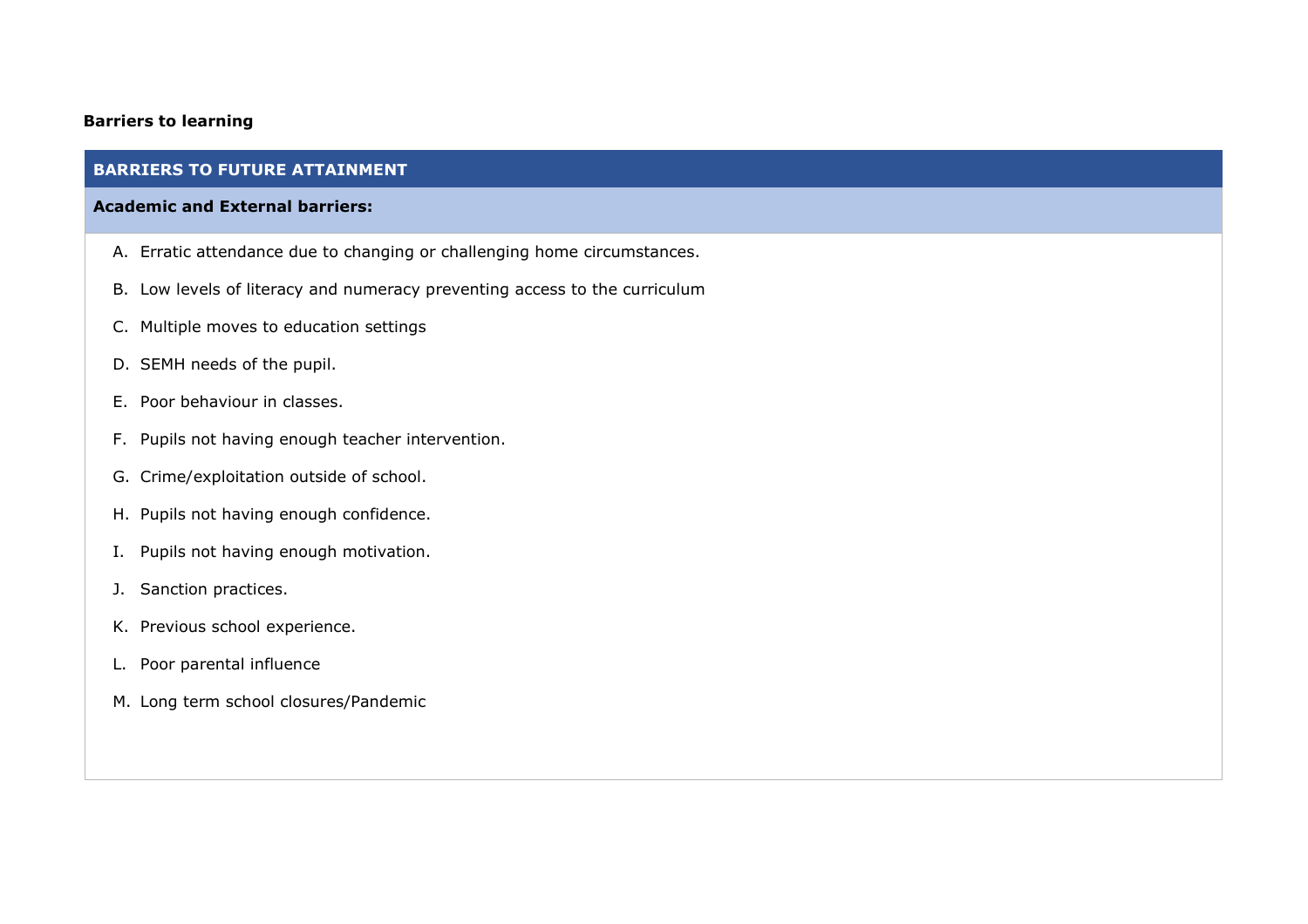# **INTENDED OUTCOMES 2020/21**

|                | Specific Academic outcomes                                                                                                                                                                                                                         | Success criteria                                                                                                                                                                                    |
|----------------|----------------------------------------------------------------------------------------------------------------------------------------------------------------------------------------------------------------------------------------------------|-----------------------------------------------------------------------------------------------------------------------------------------------------------------------------------------------------|
| Α              | Pupil premium students in KS1 and KS2 to make expected levels of progress in<br>literacy and numeracy.                                                                                                                                             | Pupil premium students are either on target or<br>achieving at greater depth                                                                                                                        |
| B              | Pupil premium students in KS3 and KS4 to make expected levels of progress in<br>literacy and numeracy.                                                                                                                                             | Pupil premium students are either on target or<br>achieving at greater depth.                                                                                                                       |
| C              | To use small group learning and specialist TA support to increase engagement of<br>pupil premium students.                                                                                                                                         | A reduction in behaviour incidents recorded for<br>pupil premium students.                                                                                                                          |
| Wider outcomes |                                                                                                                                                                                                                                                    |                                                                                                                                                                                                     |
| D.             | This school believes in providing a varied, balanced, and healthy lunch-time meal to<br>all students. All students dine with their peers and staff to support social engagement Programme where the young people are<br>and relationship building. | This is done through our Cook and Eat<br>involved in every aspect from planning and<br>preparation to cooking and serving of the<br>meal. Students working towards accreditation<br>in the subject. |
| E              | Deliver a counselling service to students across all sites of the alternative provision<br>college.                                                                                                                                                | Part funded by PP. Further support the SEMH<br>needs of the pupils. Help identify barriers to<br>learning.                                                                                          |
| F.             | Additional allocation to support pupil premium students.<br>Intervention                                                                                                                                                                           | Additional tutoring/ attendance/ reintegration<br>support/ external agencies.                                                                                                                       |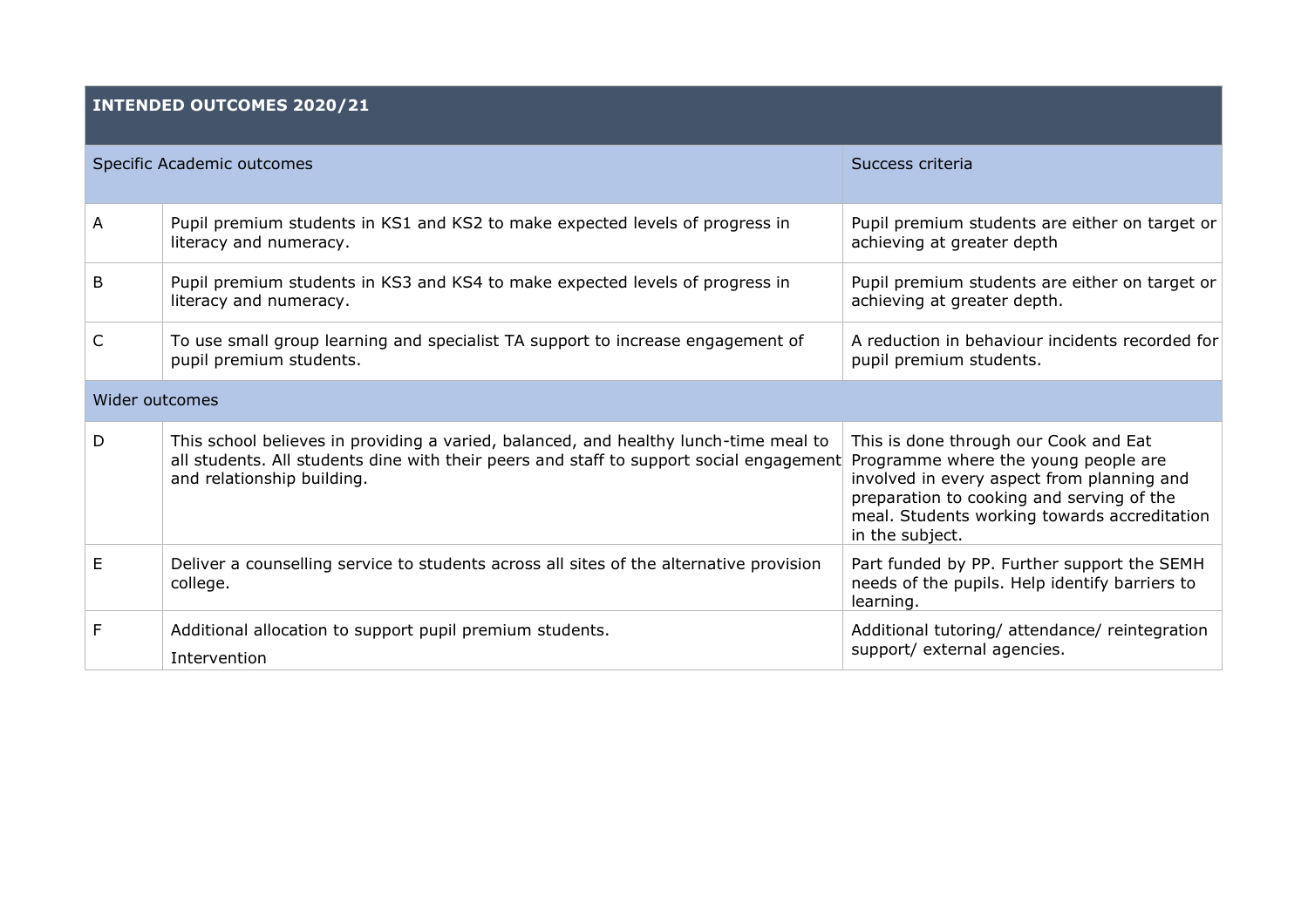# **PREVIOUS ACADEMIC YEAR**

#### **Total amount: £109,177.00**

## **QUALITY OF TEACHING FOR ALL**

| Action                                                           | Intended outcome                                                                                                                                                                               | Impact                                                                                                                                                                                                                                                          | <b>Next Steps</b>                                                                                                                                                                           | Cost       |
|------------------------------------------------------------------|------------------------------------------------------------------------------------------------------------------------------------------------------------------------------------------------|-----------------------------------------------------------------------------------------------------------------------------------------------------------------------------------------------------------------------------------------------------------------|---------------------------------------------------------------------------------------------------------------------------------------------------------------------------------------------|------------|
| PP students in KS1 and<br>KS2 to access Reading<br>interventions | to support engagement to<br>the wider curriculum in<br>order to close the gap in<br>learning to meet the<br>national levels of expected<br>progress and increase pupil<br>attainment outcomes. | Key Stage 1 and 2 Reading<br>data demonstrates that all<br>pupils have made good<br>progress in this area, better<br>than their peers who are not<br>in receipt of pupil premium.                                                                               | To further imbed reading<br>strategies and intervention<br>to accelerate reading<br>progress supporting primary<br>pupils to access the<br>curriculum and the world<br>around them.         |            |
| SEND / SEMH interventions.                                       | PP pupils across KS3 & KS4<br>progress towards expected<br>or above in Maths and<br>English                                                                                                    | There has been slower<br>progress in these areas<br>although just lower than their<br>non pupil premium peers.<br>38% (K3) and 49% (K4) in<br>English and 65% (K3) and<br>66% (K4) in Maths. Key Stage<br>3 and 4 saw significantly more<br>PP pupils than non. | To target literacy and<br>numeracy intervention<br>based on data from<br>baselines and<br>implementing intervention<br>activities and programmes<br>to increase progress in<br>these areas. | £52,508.74 |
| <b>Targeted Support</b>                                          |                                                                                                                                                                                                |                                                                                                                                                                                                                                                                 |                                                                                                                                                                                             |            |
| Action                                                           | Intended outcome                                                                                                                                                                               | Impact                                                                                                                                                                                                                                                          | <b>Next Steps</b>                                                                                                                                                                           |            |
| Target reading<br>interventions across KS3 &<br>KS4              | wider access to the full<br>curriculum                                                                                                                                                         | PP pupils data shows that they<br>sat just below the progress<br>made by their peers. Targeted<br>interventions have identified<br>low ability and intervention<br>HLTAs have been able to<br>implement the process.                                            | To further target progression<br>in reading through specific<br>resources to support reading<br>in this age group.                                                                          |            |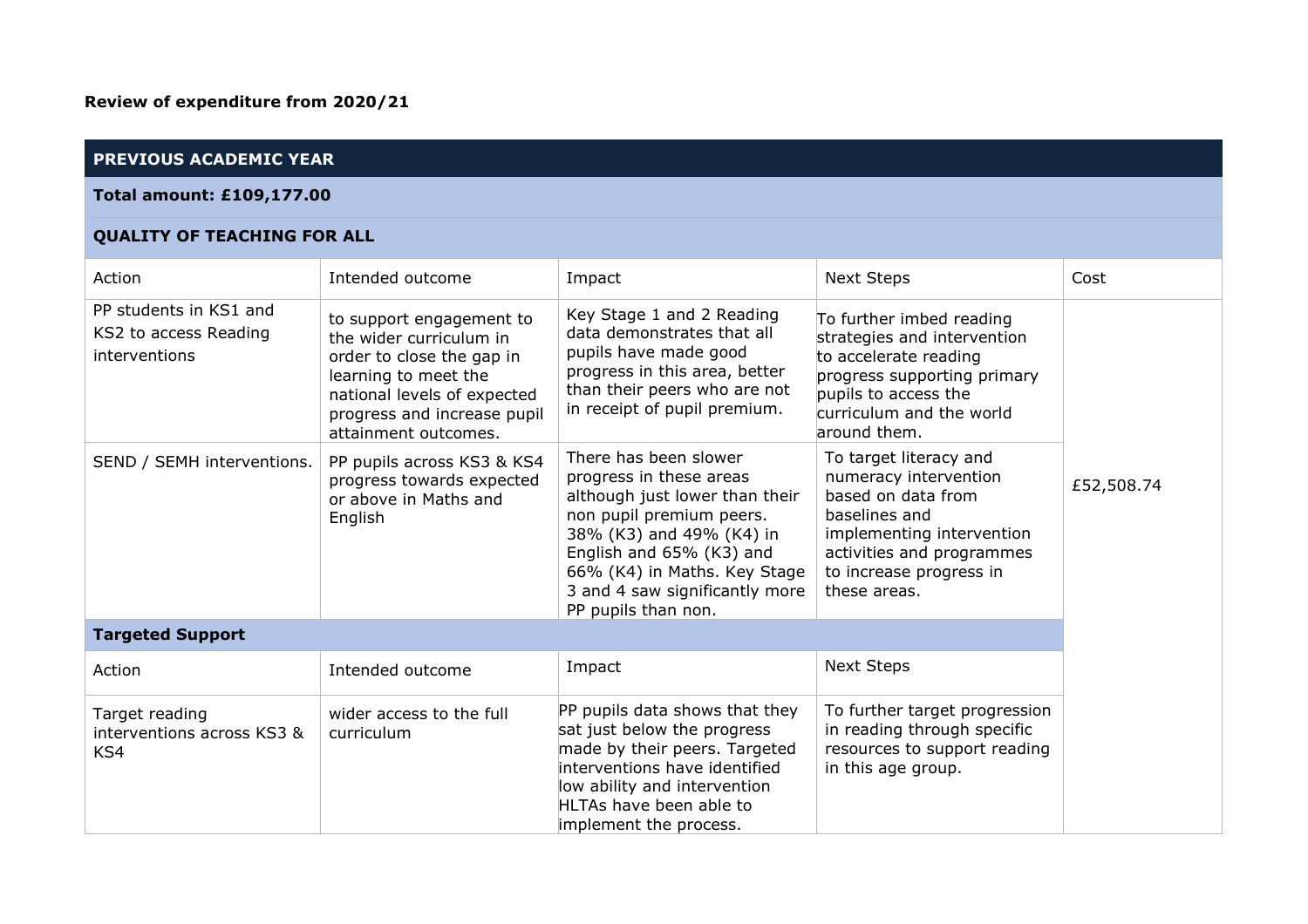| Targeted engagement<br>support focusing on<br>Behaviour for Learning. | Improved pupil outcomes,<br>attendance and appropriate<br>community engagement                                                                                                                    | Data shows that PP pupils were<br>in greater risk of receiving FTE<br>than their peer group. The<br>impact of intervention has<br>reduced this figure so that PP<br>pupils are closer in line with<br>their peers. | To further strengthen<br>behaviour for learning<br>through intervention and<br>enrichment. |            |
|-----------------------------------------------------------------------|---------------------------------------------------------------------------------------------------------------------------------------------------------------------------------------------------|--------------------------------------------------------------------------------------------------------------------------------------------------------------------------------------------------------------------|--------------------------------------------------------------------------------------------|------------|
| <b>OTHER APPROACHES</b>                                               |                                                                                                                                                                                                   |                                                                                                                                                                                                                    |                                                                                            |            |
| Action                                                                | Intended outcome                                                                                                                                                                                  | Impact                                                                                                                                                                                                             | <b>Next Steps</b>                                                                          | Cost       |
| Counselling                                                           | Delivery of pupil wellbeing<br>and emotional support, to<br>promote positive outcomes                                                                                                             | It has been hard to quantify<br>this aim as we were affected<br>by school closures and<br>prohibited access to the school<br>by external services.                                                                 | Development of<br>Counselling offer and<br>develop impact report.                          | £27,777.75 |
| Cook and Eat Programme                                                | To provide a varied,<br>balanced and healthy<br>lunch-time meal to all<br>students. All students dine<br>with their peers and staff to<br>support social engagement<br>and relationship building. | C&E continues to provide an<br>excellent outcomes for pupils<br>and ensures that PP pupils are<br>eating well and engaging in<br>healthy                                                                           | Continuation of the<br>programme.                                                          | £23,724.87 |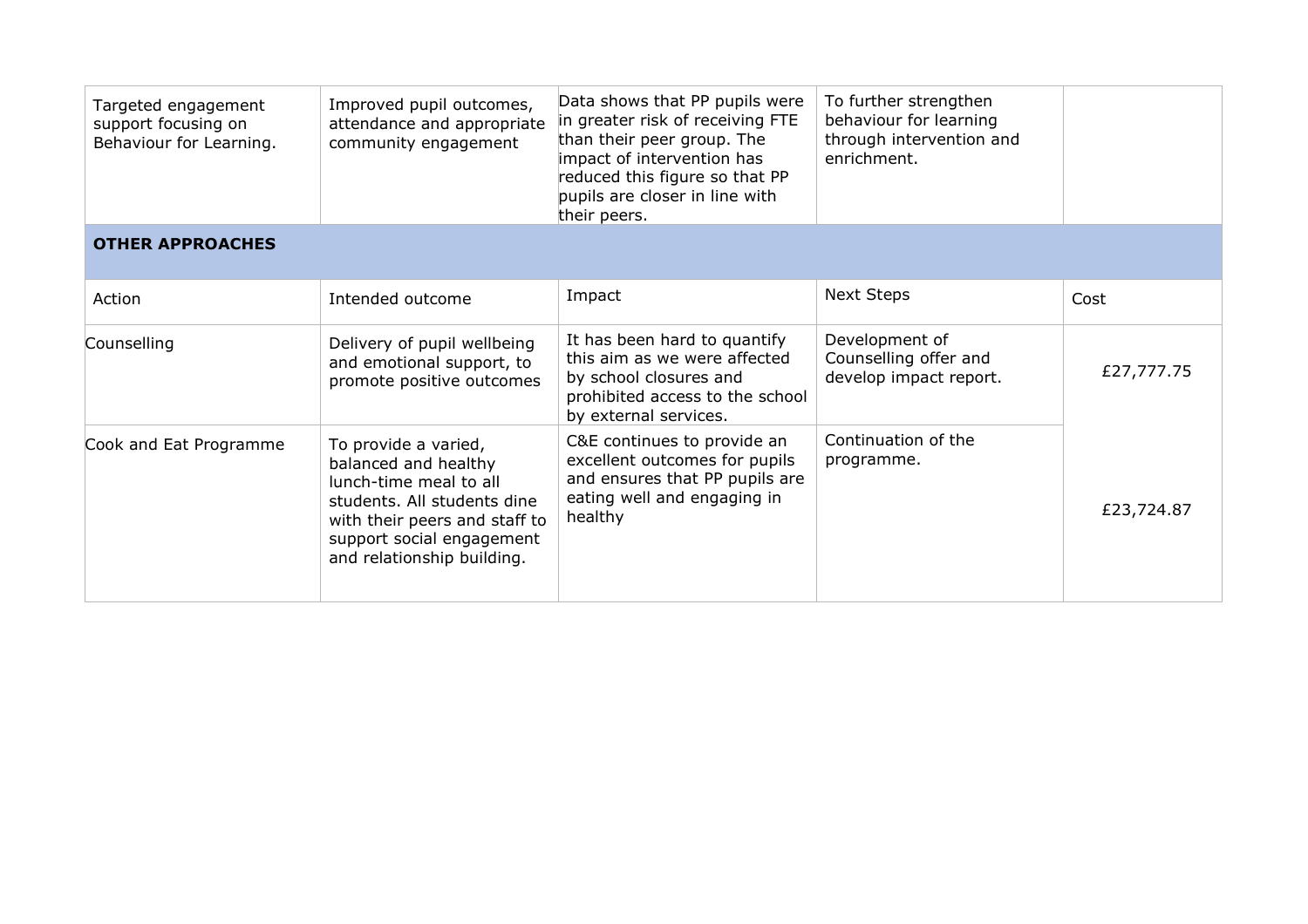| <b>ACADEMIC YEAR 2021/22</b>              |                                                                                                                    |                                                                                                                                                                                                         |                                                                                                                                                                                                         |                                                        |                               |  |
|-------------------------------------------|--------------------------------------------------------------------------------------------------------------------|---------------------------------------------------------------------------------------------------------------------------------------------------------------------------------------------------------|---------------------------------------------------------------------------------------------------------------------------------------------------------------------------------------------------------|--------------------------------------------------------|-------------------------------|--|
| <b>QUALITY OF TEACHING FOR ALL</b>        |                                                                                                                    |                                                                                                                                                                                                         |                                                                                                                                                                                                         |                                                        |                               |  |
| <b>Action</b>                             | <b>Intended outcome</b>                                                                                            | What's the evidence and<br>rationale for this choice?                                                                                                                                                   | How will you make<br>sure it's<br>implemented well?                                                                                                                                                     | <b>Staff lead</b>                                      | When will you<br>review this? |  |
| Literacy and<br>Numeracy<br>intervention. | To improve<br>progress and<br>attainment<br>outcomes in<br><b>English and Maths</b><br>in Key Stages 3<br>and $4.$ | Lower performance by<br>pupil premium pupils<br>against their peer group.<br>To support access to the<br>wider curriculum and<br>address gaps in learning.                                              | Driven by curriculum leads<br>and supported by the SEND<br>team to ensure early<br>identification of need and<br>implementation of<br>intervention. Periodic<br>reviews with supporting<br>impact data. | BT/PE<br><b>SEND Team</b><br>Curriculum<br>leads       | September 22                  |  |
| Reading in the<br>curriculum              | To promote<br>reading across the<br>curriculum and<br>increase<br>opportunities to<br>read for pleasure.           | Lower performance in<br>curriculum areas by PP pupils<br>demonstrates the need to<br>review and develop the<br>reading strategy and provide<br>explicit opportunities for<br>reading in the curriculum. | Driven and monitored by<br>leader and curriculum leaders,<br>supported by the SEND team.<br>Periodic reviews with<br>supporting impact data.                                                            | BT/PE<br><b>SEND Team</b><br>Curriculum<br>leads       | September 22                  |  |
| <b>TARGETED SUPPORT</b>                   |                                                                                                                    |                                                                                                                                                                                                         |                                                                                                                                                                                                         |                                                        |                               |  |
| <b>Action</b>                             | <b>Intended outcome</b>                                                                                            | What's the evidence and<br>rationale for this choice?                                                                                                                                                   | How will you make<br>sure it's<br>implemented well?                                                                                                                                                     | <b>Staff lead</b>                                      | When will you<br>review this? |  |
| Intervention                              | Small group<br>sessions within<br>centres to promote<br>positive pupil<br>outcomes based on<br>need.               | Increasing numbers of pupils<br>with gaps in their foundation<br>education. Loss of learning<br>due to school closures and<br>non-engagement in<br>education.                                           | Driven and monitored by<br>leader and curriculum leaders,<br>supported by the SEND team.<br>Periodic reviews with<br>supporting impact data.                                                            | Leadership/<br><b>SEND Team</b><br>Curriculum<br>leads | September 22                  |  |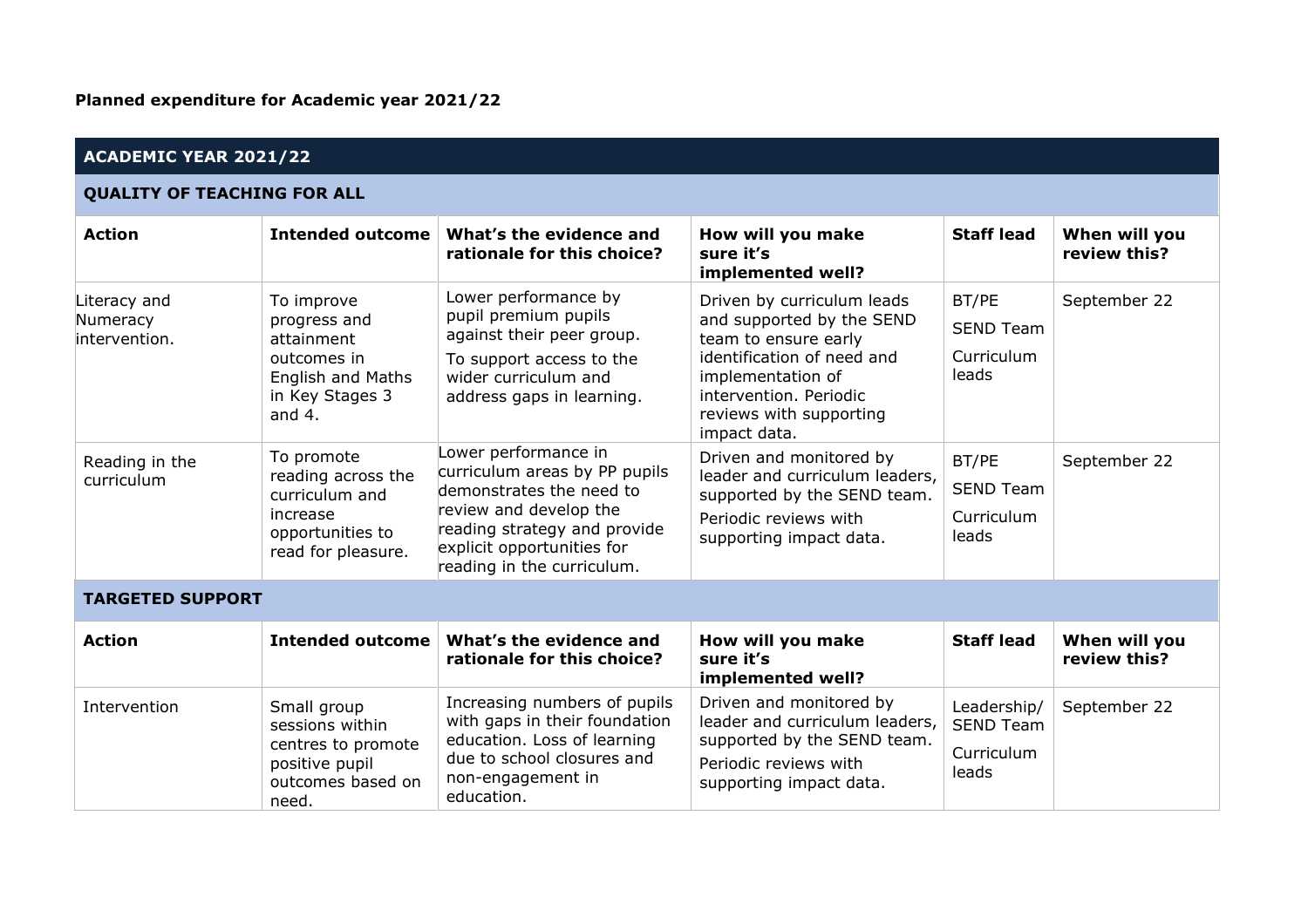| Reading                 | To promote<br>reading and<br>improve the<br>reading ages of<br>pupils with gaps in<br>their learning.                                                                                                          | Early identification of this<br>area as a need through data<br>and baseline information.<br>Improving reading ability<br>enables access to the<br>curriculum and wider world.                                                                                                                                                                                                                      | Driven and monitored by<br>leader and curriculum leaders,<br>supported by the SEND<br>team/HLTA intervention.<br>Periodic reviews with<br>supporting impact data. | Team/HLTA<br>Intervention                           | Leaders/SEN September 22         |
|-------------------------|----------------------------------------------------------------------------------------------------------------------------------------------------------------------------------------------------------------|----------------------------------------------------------------------------------------------------------------------------------------------------------------------------------------------------------------------------------------------------------------------------------------------------------------------------------------------------------------------------------------------------|-------------------------------------------------------------------------------------------------------------------------------------------------------------------|-----------------------------------------------------|----------------------------------|
| <b>OTHER APPROACHES</b> |                                                                                                                                                                                                                |                                                                                                                                                                                                                                                                                                                                                                                                    |                                                                                                                                                                   |                                                     |                                  |
| <b>Action</b>           | <b>Intended</b><br>outcome                                                                                                                                                                                     | What's the evidence and<br>rationale for this choice?                                                                                                                                                                                                                                                                                                                                              | How will you make sure<br>it's implemented well?                                                                                                                  | <b>Staff lead</b>                                   | When will<br>you review<br>this? |
| Cook and Eat            | To provide a<br>varied, balanced<br>and healthy lunch-<br>time meal to all<br>students. All<br>students dine with<br>their peers and<br>staff to support<br>social engagement<br>and relationship<br>building. | This area is vital to support<br>our pupils understanding of<br>healthy lifestyles and the<br>processes surrounding the<br>feed that we eat. This<br>supports positive behaviour<br>and engagement in group<br>activities.<br>Many pupils do not have the<br>opportunity to eat prior to,<br>and during the school day,<br>the C&E programme enables<br>pupils to be fed and focus on<br>learning. | Driven and monitored by<br>leaders and curriculum leader,<br>supported by the SEND team.<br>Periodic reviews with<br>supporting impact data.                      | DH<br>Curriculum<br>Curriculum<br>Lead              | September 22                     |
| Inclusion $+$           | To promote<br>engagement and<br>access to centre<br>based education.<br>Targeted support<br>for mental health.                                                                                                 | Many pupils struggle to<br>manage their behaviour for<br>learning and need targeted<br>support to address these<br>areas of concern so that<br>appropriate access to<br>education can be made.                                                                                                                                                                                                     | Driven and monitored by<br>leader and curriculum leaders,<br>supported by the SEND team.<br>Periodic reviews with<br>supporting impact data.                      | Leadership<br>Team                                  | September 22                     |
| Pastoral Support        | To provide<br>additional<br>mentorship and<br>face to face                                                                                                                                                     | Many pupils are displaying<br>increased complexities for<br>mental health, safeguarding<br>and school attendance.                                                                                                                                                                                                                                                                                  | Driven and monitored by<br>Assistant Heads with<br>Periodic reviews with<br>supporting impact data by                                                             | AHT with<br>responsibilit<br>y for Pupil<br>Support | September 22                     |